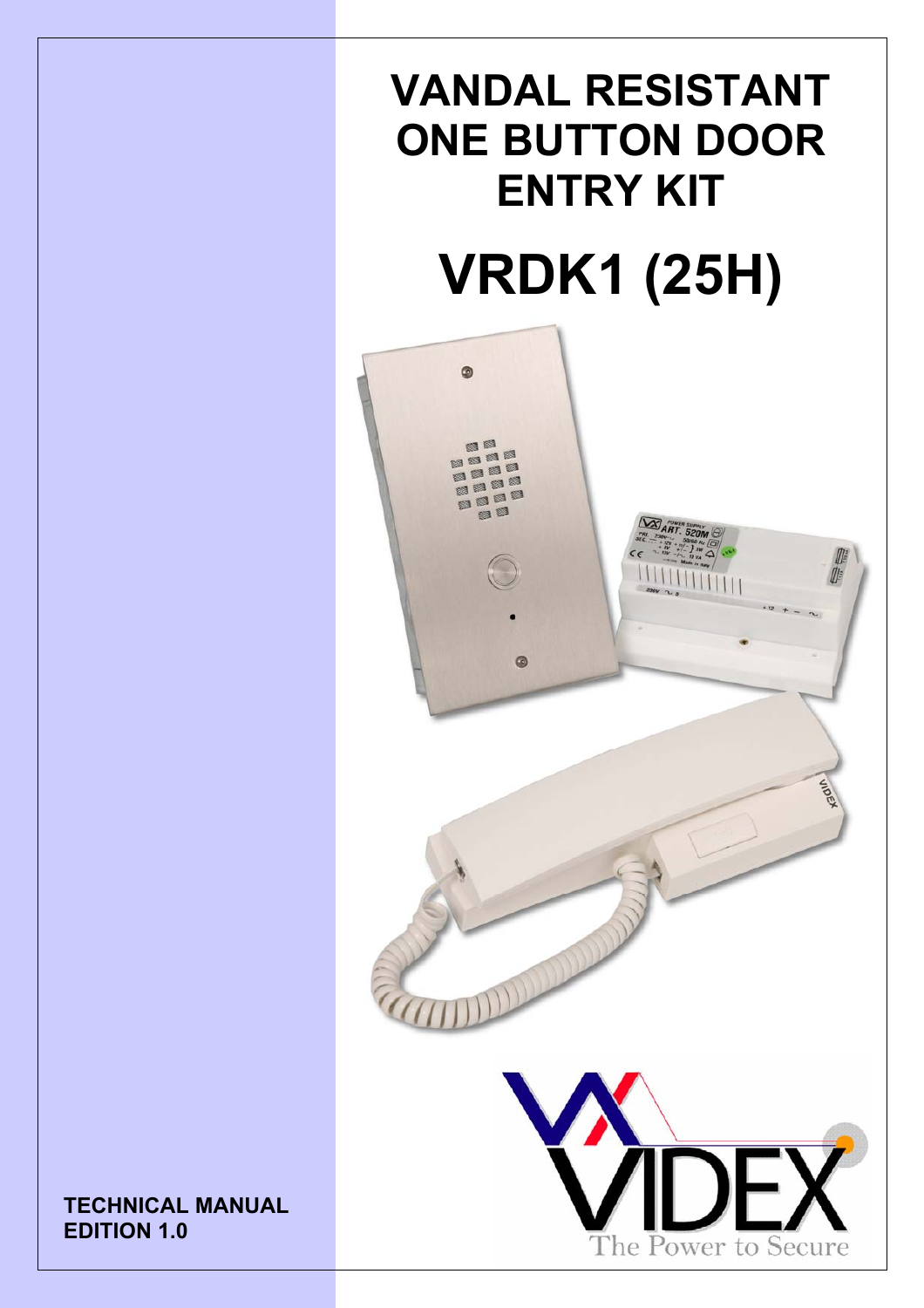

#### **MANUAL INTRODUCTION**

The information in this manual is intended as an installation and commissioning guide for the vandal resistant one button audio intercom kit. This manual should be read carefully before the installation commences. Any damage caused to the equipment due to faulty installations where the information in this manual has not been followed is not the responsibility of Videx Security Ltd.

VIDEX run free training courses for engineers who are not familiar with the Videx product range. Technical help is also available on 0191 224 3174 during office hours or via e-mail tech@videx-security.com.

#### **SYSTEM INTRODUCTION**

This kit will enable a caller at an entrance point to signal an occupant in the dwelling by pressing a call button which will buzz an audio telephone inside. A two way conversation can take place once the telephone is answered and then if required, the occupant can release an electric lock release by pressing a button on the telephone. The kit does not include the electric lock release. A 12V AC release should be used with this kit. If this kit is to be used with a gate or other type of lock release then a 506N (Non timed) or 506T (Timed) relay will be required along with the appropriate PSU for the lock release.

#### **SYSTEM COMPONENTS**

This kit comprises of a flush vandal resistant door panel, audio telephone and PSU. The door panel can be converted to surface by ordering the VR/SR1N surface back box. Up to a maximum of three telephones can be used on the system to call in parallel.

#### **DOOR PANEL**

The vandal resistant door panel will consist of an amplifier module, button, vandal resistant plate and back box.

| plate and back box. |                                                                                           |          | 125mm                                  | 50mm              |
|---------------------|-------------------------------------------------------------------------------------------|----------|----------------------------------------|-------------------|
|                     | Amplifier module (Art.437 or Art.537)                                                     |          | ⊕<br>o o<br>$\circ$ $\circ$            |                   |
| <b>Connection</b>   | <b>Function</b>                                                                           |          | $\circ$ $\circ$                        |                   |
|                     | Receive speech from apartment                                                             |          | o o                                    | 200 <sub>mm</sub> |
| $\overline{2}$      | Transmit speech to apartment                                                              | $220$ mm |                                        |                   |
| 3                   | +8Vdc to +12Vdc input                                                                     |          |                                        |                   |
| 4                   | 0V (Ground)                                                                               |          | 2                                      |                   |
|                     |                                                                                           |          | $^{\circledR}$                         |                   |
|                     |                                                                                           |          | 50 <sub>mm</sub>                       |                   |
|                     | Speech volume adjustments are carried out at the door panel using a small trimmer driver. |          | 105mm                                  |                   |
|                     | Adjustment for<br>speech volume level<br>at the door station                              |          | Adjustment for<br>speech volume at the | apartment         |

**PAGE 2 of 8 VRDK1 TECHNICAL MANUAL VER1.0**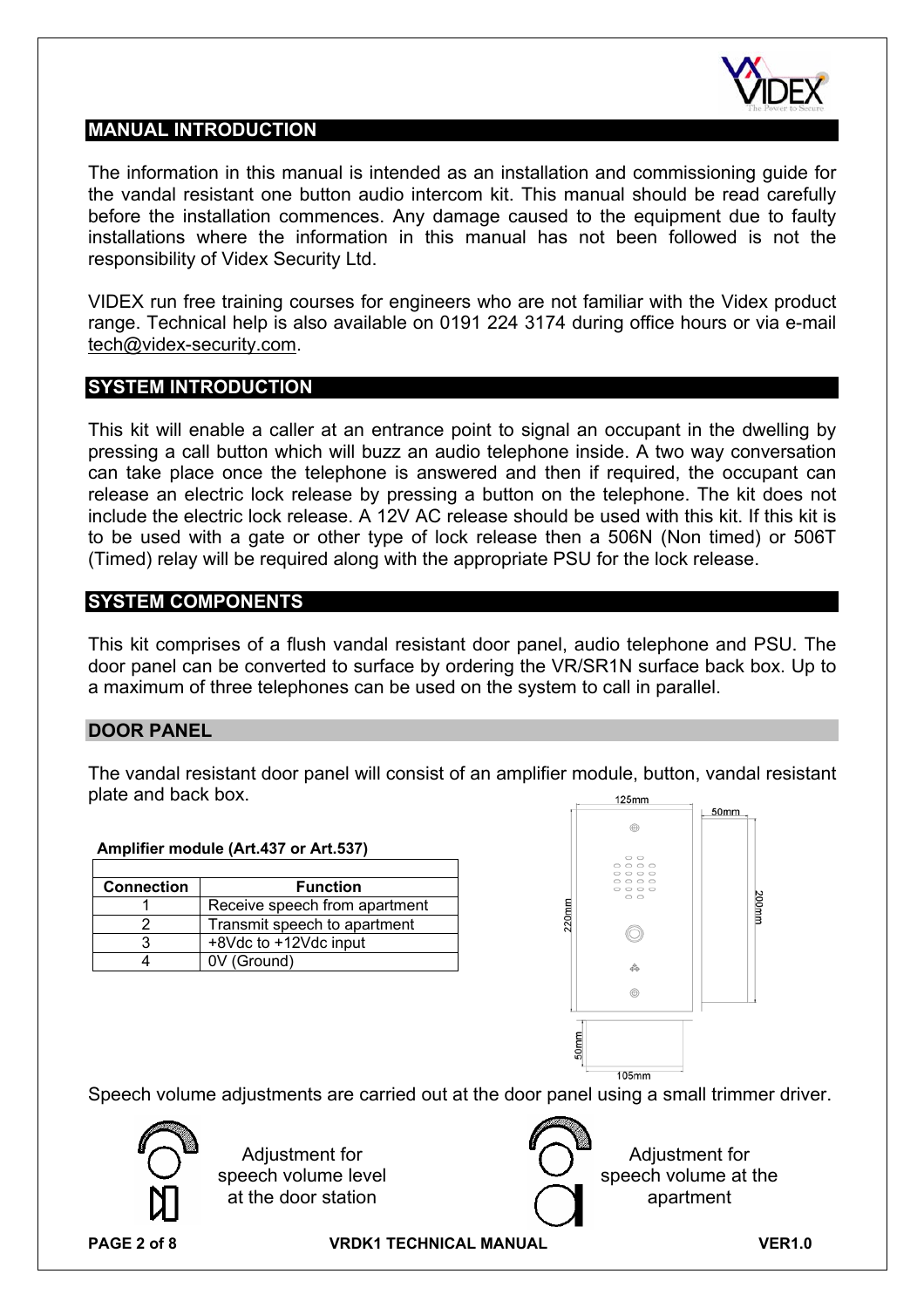

#### **POWER SUPPLY**

#### **Art.520M**

The power supply is the Art.520M. Outputs of 12Vdc (200mA), 8Vdc (300mA) and 13Vac (1A) are available. The dc outputs are designed to power the amplifier modules only and can not be used to power other devices such as lock releases etc. These items must be connected to the AC output of this power supply.

#### **CONNECTIONS**

| Terminal | <b>Function</b>               |
|----------|-------------------------------|
| $+12$    | 12Vdc output (200mA Max.)     |
| +8       | 8Vdc output (300mA Max.)      |
|          | 0V (Ground)                   |
|          | 13Vac (1A Max.)               |
|          |                               |
| 230      | Mains in (Live connection)    |
|          | Mains in (Neutral connection) |



**compartment** 

#### **TELEPHONE**

#### **Art.3021**

The Smart line Art.3021 is a wall mountable AC buzzer telephone and includes a lock release push button.

#### **CONNECTIONS:-**

| <b>Function</b>                           |
|-------------------------------------------|
| Transmit speech to the door panel         |
| Receive speech from the door panel        |
| O٧                                        |
| Not used (Electronic call tone input)     |
| Lock trigger (Switched 0V)                |
| Call line (13Vac input to trigger buzzer) |



#### **BLOCK DIAGRAM**



#### **INSTALLATION**

The wiring diagram towards the back of this manual should be followed carefully. Heavy duty conductors on wiring diagrams are shown heavily outlined, These wires should be doubled up.

- Check that all components are free from damage before installing (Do not proceed with installation in the event of damage).
- Keep all packaging away from children.
- Do not obstruct the ventilation openings or slots on any of the devices.

**PAGE 3 of 8 VRDK1 TECHNICAL MANUAL VER1.0**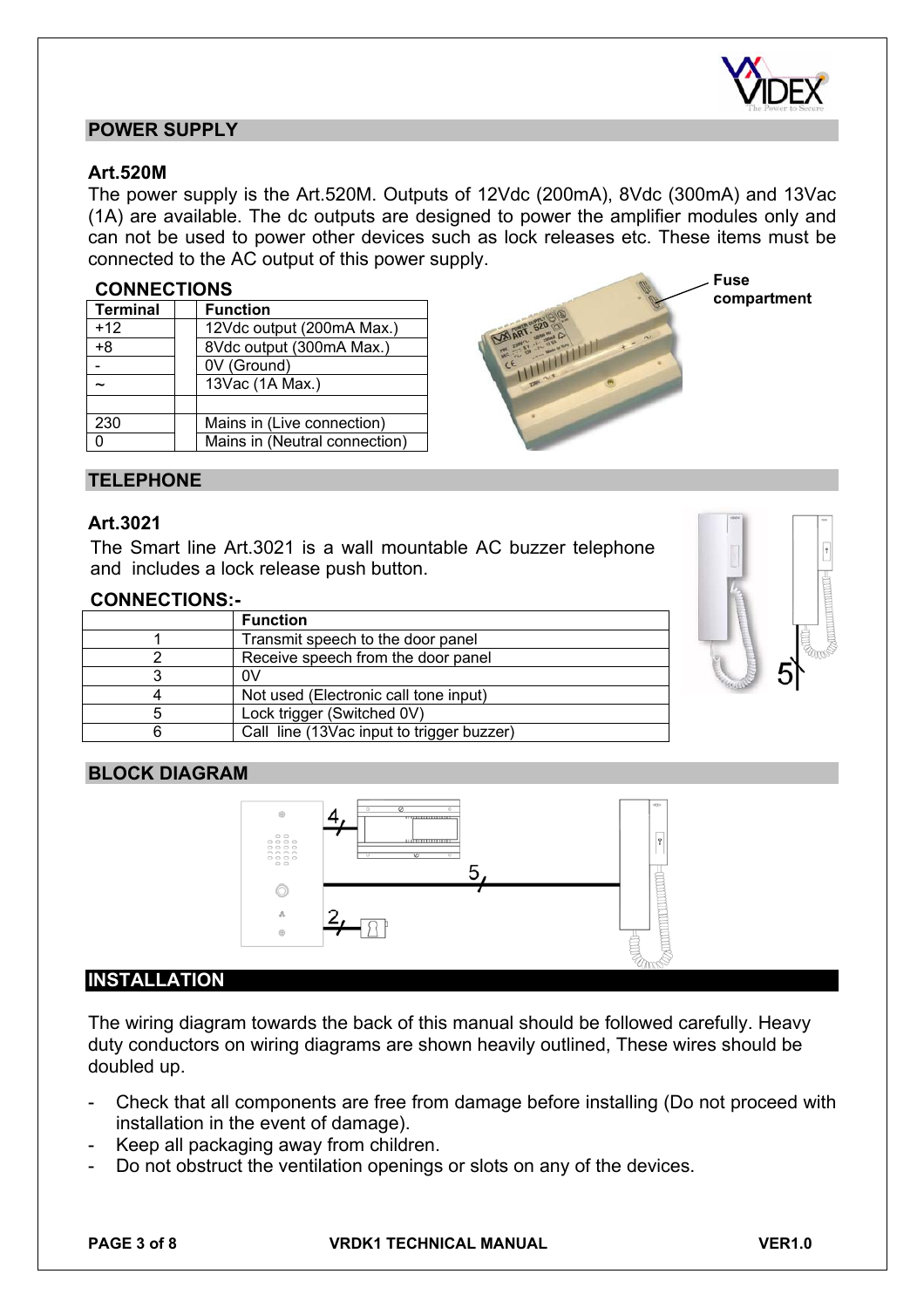

- All connections to mains voltages must be made to the current national standards (IEE) Wiring regulations)
- Install an appropriate fused spur or isolation switch to isolate the mains.
- Isolate the mains before carrying out any maintenance work on the system.
- All intercom and access control cables must be routed separately from the mains.

*Lock release back EMF protection :* A capacitor should be fitted across the terminals on an AC lock release as shown in the diagram below to suppress back EMF voltages.



**Safety Note :** An earth connection should also be fitted to the door panel stainless steel facia using one of the studs provided.

#### **CABLE SIZE GUIDE**

#### **AUDIO SYSTEM**

Connections from door panel to telephone.

| <b>Connections</b> | 50 <sub>m</sub>        | 100m                   | 200m                  | 300m                   | 400m                  |
|--------------------|------------------------|------------------------|-----------------------|------------------------|-----------------------|
|                    | $0.25$ mm <sup>2</sup> | $0.35$ mm <sup>2</sup> | $0.5$ mm <sup>2</sup> | $0.75$ mm <sup>2</sup> | $1.0$ mm <sup>2</sup> |
|                    | $0.25$ mm <sup>2</sup> | $0.35$ mm <sup>2</sup> | $0.5$ mm <sup>2</sup> | $0.75$ mm <sup>2</sup> | $1.0$ mm <sup>2</sup> |
|                    | $0.5$ mm <sup>2</sup>  | $0.75$ mm <sup>2</sup> | $1.5$ mm <sup>2</sup> | $2.0$ mm <sup>2</sup>  | $2.5$ mm <sup>2</sup> |
|                    | $0.5$ mm <sup>2</sup>  | $0.75$ mm <sup>2</sup> | $1.5$ mm <sup>2</sup> | $2.0$ mm <sup>2</sup>  | $2.5$ mm <sup>2</sup> |
| 6                  | $0.25$ mm <sup>2</sup> | $0.35$ mm <sup>2</sup> | $0.5$ mm <sup>2</sup> | $0.75$ mm <sup>2</sup> | $1.0$ mm <sup>2</sup> |

When ever possible connection 1(Tx) should be twisted with connection 3(Gnd) and connection 2(Rx) should be twisted with connection 3(Gnd) as pairs.

Maximum acceptable resistance for terminals 1,2 & 6 = 10 $\Omega$  and for terminals 3 & 5 = 3 $\Omega$ 

Connections for power supply output to door panel and lock release connections. These connections are shown heavily outlined on the wiring diagram.

|                    | 50 <sub>m</sub>       | 100m                   |  |
|--------------------|-----------------------|------------------------|--|
| <b>Connections</b> | $0.5$ mm <sup>2</sup> | $0.75$ mm <sup>2</sup> |  |
|                    |                       |                        |  |

The power supply should be located as close to the door panel as possible for best performance. Maximum acceptable resistance for above cables =  $3\Omega$ 

### **TESTING THE INSTALLATION**

- Check all the connections have been made correctly and then power up the system.
- Call all the apartments in turn. Check for call to the apartment, speech in both directions and lock release.
- If the volume of speech needs to be adjusted, this can be done by adjusting the presets on the rear of the amplifier at the door panel.

#### **PANEL CARE**

The door panels are manufactured from either 12 Gauge 304 grade stainless steel or mirror finished brass. It is important that the facia is cleaned on regular occasions to prevent dirt build up and tarnishing of the metal. A general household metal polish can be used but care should be taken to follow the grain of the metal when polishing and also avoid any polish build up around the call button which may prevent the button from operating correctly.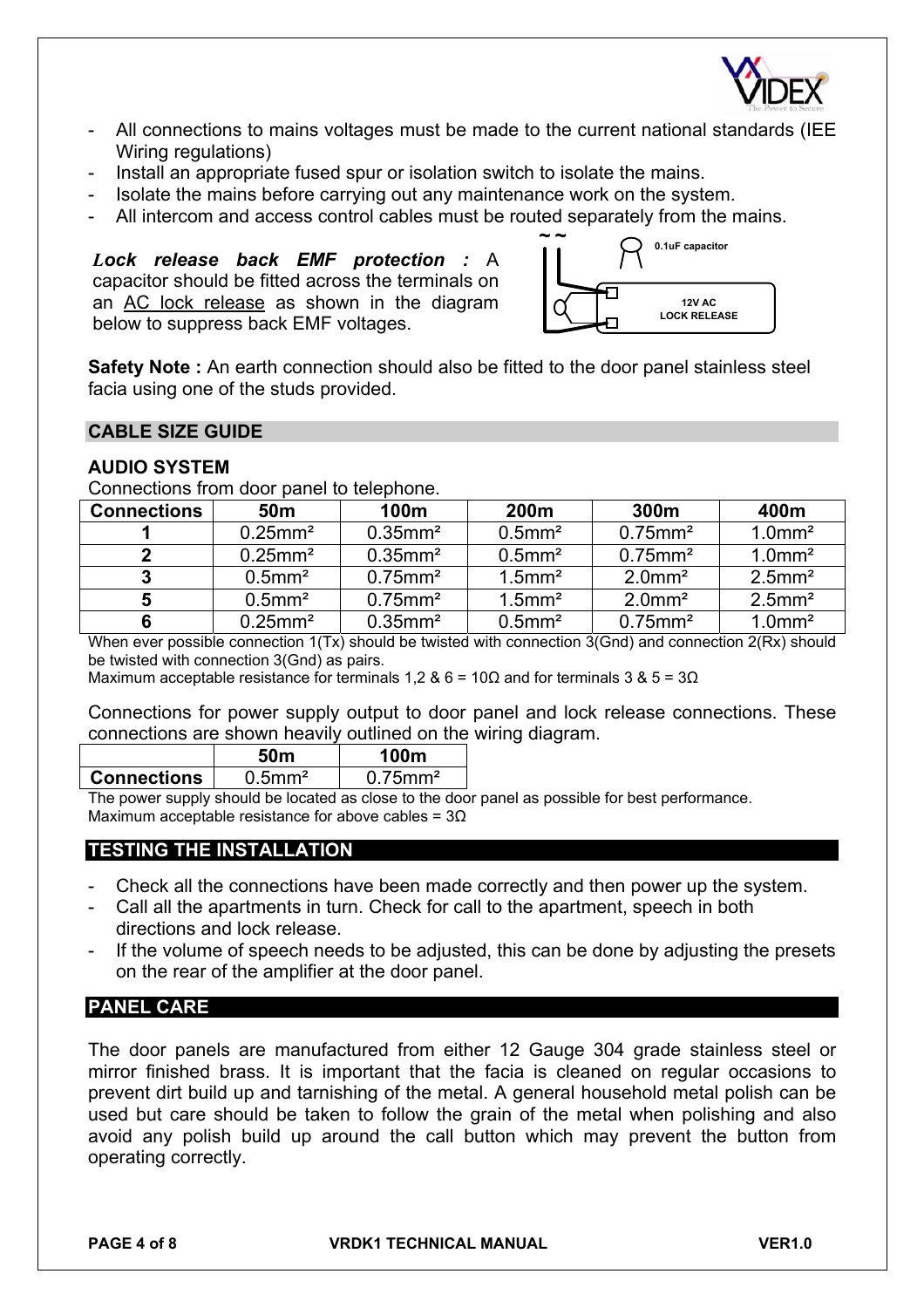

## **ACCESSORIES CONNECTION GUIDE**

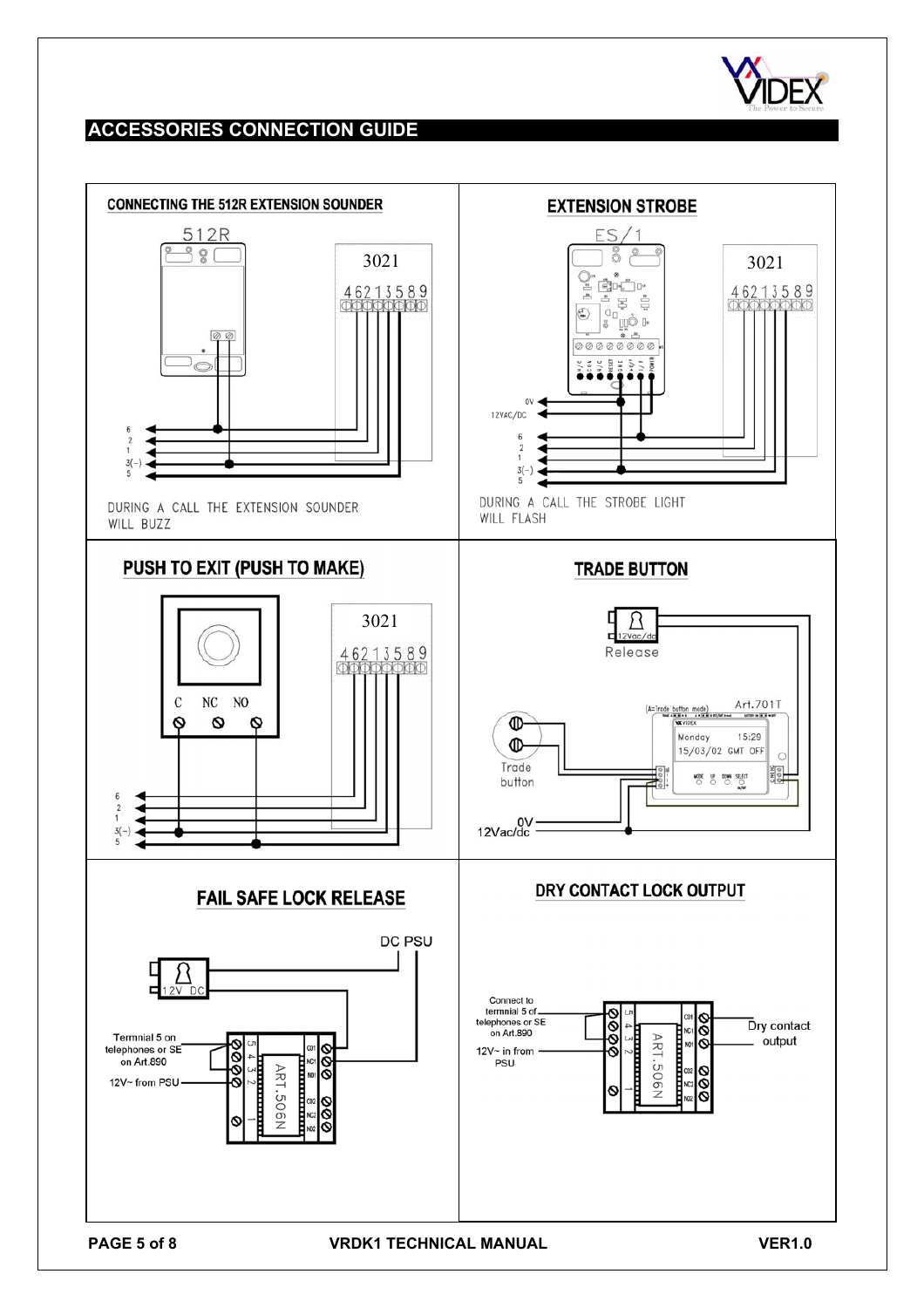

## **WIRING DIAGRAM**

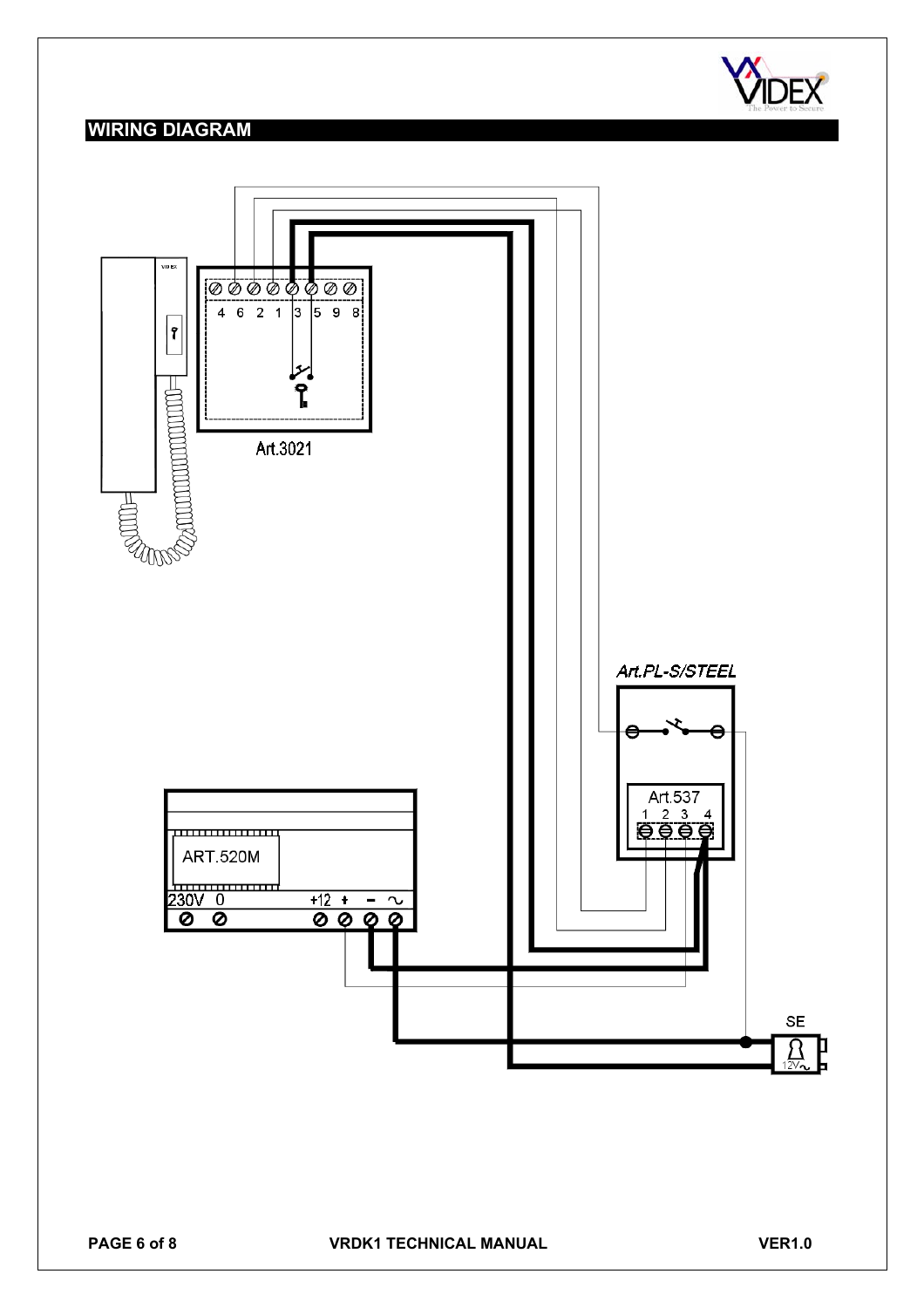

## **TROUBLE SHOOTING**

#### **AUDIO SYSTEMS**

| <b>SYMPTOM</b>                                     | <b>TEST</b>                                                                                                                                                                                                           |
|----------------------------------------------------|-----------------------------------------------------------------------------------------------------------------------------------------------------------------------------------------------------------------------|
| No speech from the door panel to the<br>telephone. | Check terminal 2 on the amplifier for continuity to<br>terminal 2 on the telephone.                                                                                                                                   |
|                                                    | Before lifting the handset, check the voltage to<br>terminal 2 of the amplifier is 8-12Vdc. Trace this<br>voltage to terminal 2 to the telephone.                                                                     |
|                                                    | Check the voltage drops to approx. 1Vdc after the<br>handset is lifted. (If not try another telephone)<br>If all else fails try another amplifier at the door station                                                 |
|                                                    |                                                                                                                                                                                                                       |
| No speech from the telephone to the door<br>panel. | Check terminal 1 on the door panel amplifier for<br>continuity back to terminal 1 on the telephone.                                                                                                                   |
|                                                    | Before lifting the handset, check the voltage to on<br>terminal 1 of the amplifier is 8-12Vdc. Trace this<br>voltage to terminal 1 to the telephone.                                                                  |
|                                                    | Check the voltage drops to approx. 4Vdc after the<br>handset is lifted. (If not try another telephone)                                                                                                                |
|                                                    | If all else fails try another amplifier at the door station                                                                                                                                                           |
| No speech in either direction                      | Check the 315mA fuse in the power supply                                                                                                                                                                              |
|                                                    | Check for 8-12Vdc across terminals 3 & 4 on the<br>door panel amplifier. This should be there all the time<br>and comes directly from the PSU.                                                                        |
|                                                    |                                                                                                                                                                                                                       |
| Lock will not operate from telephone               | Check terminal 5 on the telephone. This terminal<br>shorts to terminal 3 of the telephone when pressed<br>(Becomes 0V).                                                                                               |
|                                                    |                                                                                                                                                                                                                       |
| Nothing happens when any call button is<br>pressed | Check the common of the button has 13Vac present<br>at all times.                                                                                                                                                     |
|                                                    | When a call button is pressed you should be able to<br>read 13Vac on terminals 3 & 6 of the telephone (6 of<br>the telephone comes direct from the call button). If<br>voltage is there then check/change the buzzer. |
| Hum on the speech lines                            | Ensure all intercom cables do not run close to higher<br>voltage cables                                                                                                                                               |
|                                                    | Try another amplifier at the door panel.                                                                                                                                                                              |
|                                                    |                                                                                                                                                                                                                       |